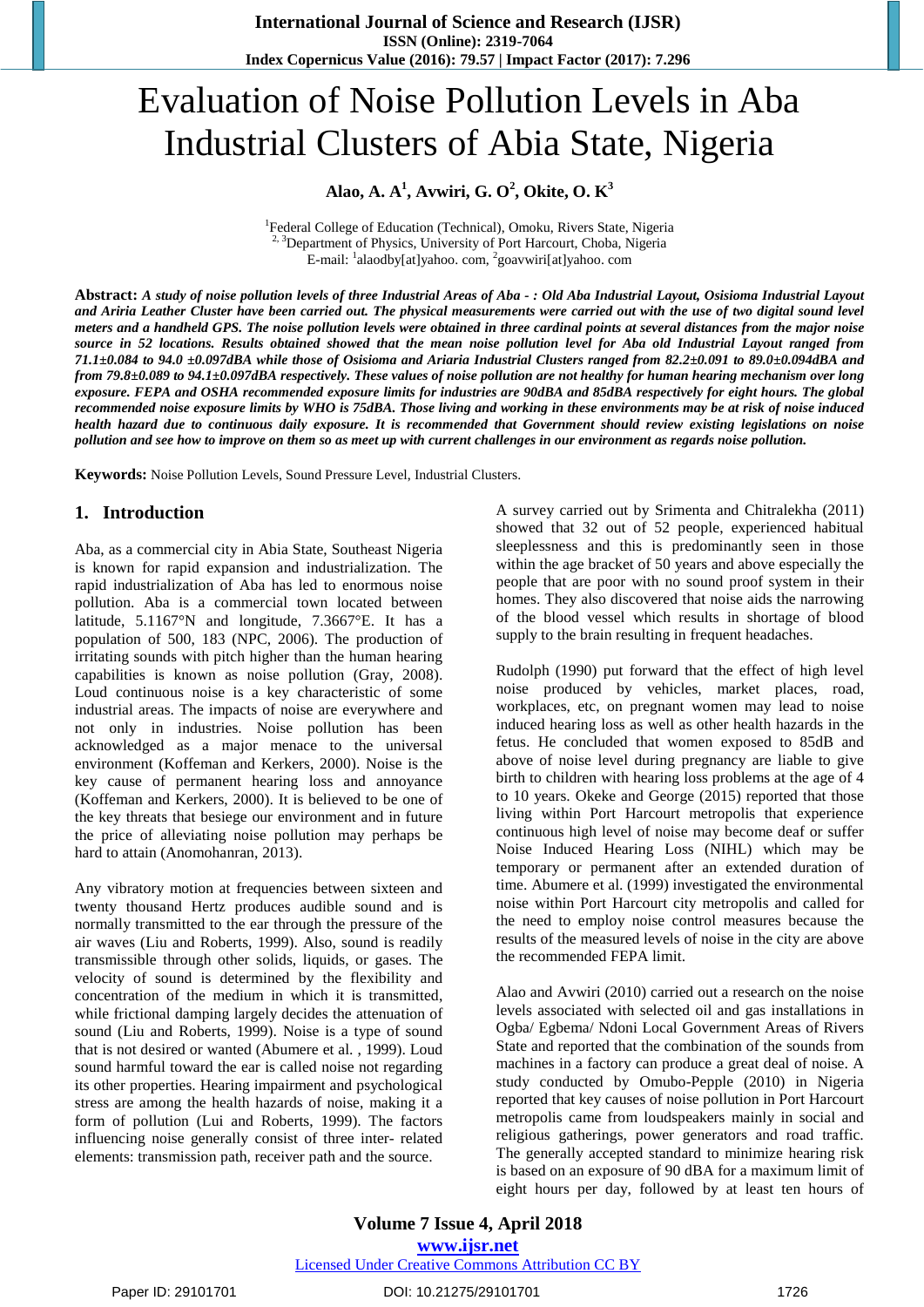recovery time at 65 dBA or lower (Anomohanran, 2013). The recommended maximum noise level near residential area, hospitals and educational establishments is 65 dBA (Anomohanran, 2013). Noise researchers and other environmentalist need to know the noise level in an area before they can evaluate the effects of environmental noise and effective control measure to be taken in such area.

# **2. Materials and Method**

Equipment used for this research work include two well calibrated digital sound level meter model IEC 651 TYPE II BK precision 732, model IEC 651 ANSI 51.4 TES-1350A and Global Positioning System(GPS) map reader (GPS 72H GARMIN). Prior to commencement of measurement, identification of the Industrial Clusters in Aba was carried out subsequent of which measurements of sound levels in these industrial zones at distances ranging from 10m, 50m, 100m, 200m, 250m and 300m from a majorly identified source of noise in three cardinal points: north, south and east of each cluster. Each industrial zone covers 18 locations. The fourth cardinal point could not be accessed because of physical barriers. The digital sound level meters were set on A – weighted scale because it is more suitable for industrial and environmental purposes. Measurements carried out within each zone were done by first identifying the major source of noise within the zone. Both minimum and maximum measurements for the two sound meters were also recorded with their average calculated. The sound level meter was held firmly with the microphone properly placed at a height of 1.2m above ground which is the approximate average ear to ground distance for a human being (Nwaogozie and Owate 2000). The digital sound level meter was set at slow response rate for effective measurement as this is the period of time it takes the instrument to display the average sound levels of that area. The measurements were taken between the hours of 9am to 6pm under good climatic conditions. This work was carried out in June 2017. The sound level meters was set at a range of  $50 - 100$  dB (A),  $40 - 80$ dB (A) and  $50 -$ 130dB (A) to accommodate the sound level of the area. All the readings were taken in dB (A) and the GPS reading for

each location was recorded. The contour map of the area was obtained using Surfer 8 software.

The noise pollution level was obtained using the relation:

 $LNP = Leq + k\sigma$  (Avwiri and Nte, 2003)

#### Where:

- $\bullet$  LNP = Noise Pollution Level
- $k =$  Constant with a value of 2.565
- $\bullet$  Leq = Equivalent energy level
- $\bullet$   $\sigma$  = Standard deviation of the acquire Leq values

The sound pressure level is obtained using

 $L = 10log_{10} \left( \frac{P_1}{P_0} \right)$  $\left(\frac{P_1}{P_0}\right)^2$ dB = 20log  $\left(\frac{P_1}{P_0}\right)^2$  $\frac{r_1}{P_0}$  dB

- $\bullet$  L = sound pressure level
- $P_1$  = the given sound pressure
- $P_0$  = constant with value 2 x 10<sup>-6</sup>Pa

# **3. Results and Discussions**

Table 1 to Table 3below show the results of the noise level measurements as obtained for the three Industrial Clusters in Aba. The noise pollution levels in Aba old industrial layout ranged from  $71.1 \pm 0.084$ dBA to  $94.0 \pm 0.097$ dBA. Table 1. The noise pollution levels measured at Osisioma Industrial Layout ranged from  $82.2 \pm 0.091$  dBA to  $89.0 \pm$ 0.094dBA. Table 2. The measurements of the third industrial cluster (Ariaria industrial layout) showed that the noise pollution level ranged from 79.8± 0.089 dBA to 94.1 $\pm$  0.097dBA. Table 3. The computed Equivalent Energy level (Leq) showed that Aba old industrial layout had mean Leq of 65.6± 0.081dBA while Osisioma and Ariaria industrial clusters had 57.9± 0.076 dBA and 73.9± 0.086dBA respectively. These values are below the WHO and FEPA standards. The computed Sound Pressure Level (SPL) for the three clusters indicate that Aba Old Industrial Cluster had SPL ranged from 0.01 to 0.20 Pa while Osisioma and Ariaria Industrial Clusters had SPL ranged from 0.02 to 0.06 Pa and 0.03 to 0.29 Pa respectively.

**Table 1:** Leq, LNP, SPL and Average Noise Level of Aba Old Industrial Area **ABA OLD INDUSTRIAL AREA**

|                 | <b>GPRS</b><br><b>North</b> | <b>GPRS East</b>         | <b>1ST METER2ND METER</b> |                 |                       |           |            |            |  |
|-----------------|-----------------------------|--------------------------|---------------------------|-----------------|-----------------------|-----------|------------|------------|--|
|                 |                             |                          | <b>MEAN</b>               | <b>MEAN</b>     | <b>AVERAGE</b> (Legi) | Leq $(a)$ | <b>LNP</b> | <b>SPL</b> |  |
| 10 <sub>m</sub> |                             |                          |                           |                 |                       |           |            |            |  |
| North           | $05^{0}06.956'$             | $007^{0}22.304'$         | $59.05 \pm 5.5$           | $61.25 \pm 5.5$ | 60.2                  | 65.6      | 74.3       | 0.02       |  |
| South           | $05^{0}07.318'$             | $007^{0}22.456'$         | $55.05 \pm 5.5$           | $58.7 \pm 5.5$  | 56.9                  | 65.6      | 71.1       | 0.01       |  |
| East            | $05^{0}07.289'$             | $007^{0}22.550'$         | $66.45 \pm 5.5$           | $67.4 \pm 5.5$  | 66.9                  | 65.6      | 81.1       | 0.04       |  |
| 50 <sub>m</sub> |                             |                          |                           |                 |                       |           |            |            |  |
| North           | $05^{0}06.965'$             | $0.07^{0}$ 2.2.439'      | $64.8 \pm 5.5$            | $63.25 \pm 5.5$ | 64.0                  | 65.6      | 78.2       | 0.03       |  |
| South           | $05^{0}07.394'$             | $007^{0}22.443'$         | $62.6 \pm 5.5$            | $65.95 \pm 5.5$ | 64.3                  | 65.6      | 78.5       | 0.03       |  |
| East            | $05^{0}07.294'$             | 007 <sup>0</sup> 22.575' | $62.05 \pm 5.5$           | $66.85 \pm 5.5$ | 64.5                  | 65.6      | 78.6       | 0.03       |  |
| 100m            |                             |                          |                           |                 |                       |           |            |            |  |
| North           | $05^{0}07.033'$             | $007^{0}22.424'$         | $63.6 \pm 5.5$            | $64.05 \pm 5.5$ | 63.8                  | 65.6      | 78.0       | 0.03       |  |
| South           | $05^{0}07.437'$             | $007^{0}22.436'$         | $65.75 \pm 5.5$           | $64.45 \pm 5.5$ | 65.1                  | 65.6      | 79.3       | 0.04       |  |
| East            | $05^{0}07.268'$             | $007^{0}22.587'$         | $79.4 \pm 5.5$            | $80.3 \pm 5.5$  | 79.9                  | 65.6      | 94.0       | 0.20       |  |
| 200m            |                             |                          |                           |                 |                       |           |            |            |  |
| North           | $05^{0}07.092'$             | $007^{0}22.468'$         | $66.0 \pm 5.5$            | $66.0 \pm 5.5$  | 66.0                  | 65.6      | 80.2       | 0.04       |  |
| South           | $05^{0}07.468'$             | $007^{0}22.443'$         | $60.4 \pm 5.5$            | $61.1 \pm 5.5$  | 60.8                  | 65.6      | 74.9       | 0.02       |  |
| East            | $05^{0}07.232'$             | 007 <sup>0</sup> 22.599' | $57.1 \pm 5.5$            | $62.5 \pm 5.5$  | 59.8                  | 65.6      | 74.0       | 0.02       |  |
| 250m            |                             |                          |                           |                 |                       |           |            |            |  |

# **Volume 7 Issue 4, April 2018**

**<www.ijsr.net>**

[Licensed Under Creative Commons Attribution CC BY](http://creativecommons.org/licenses/by/4.0/)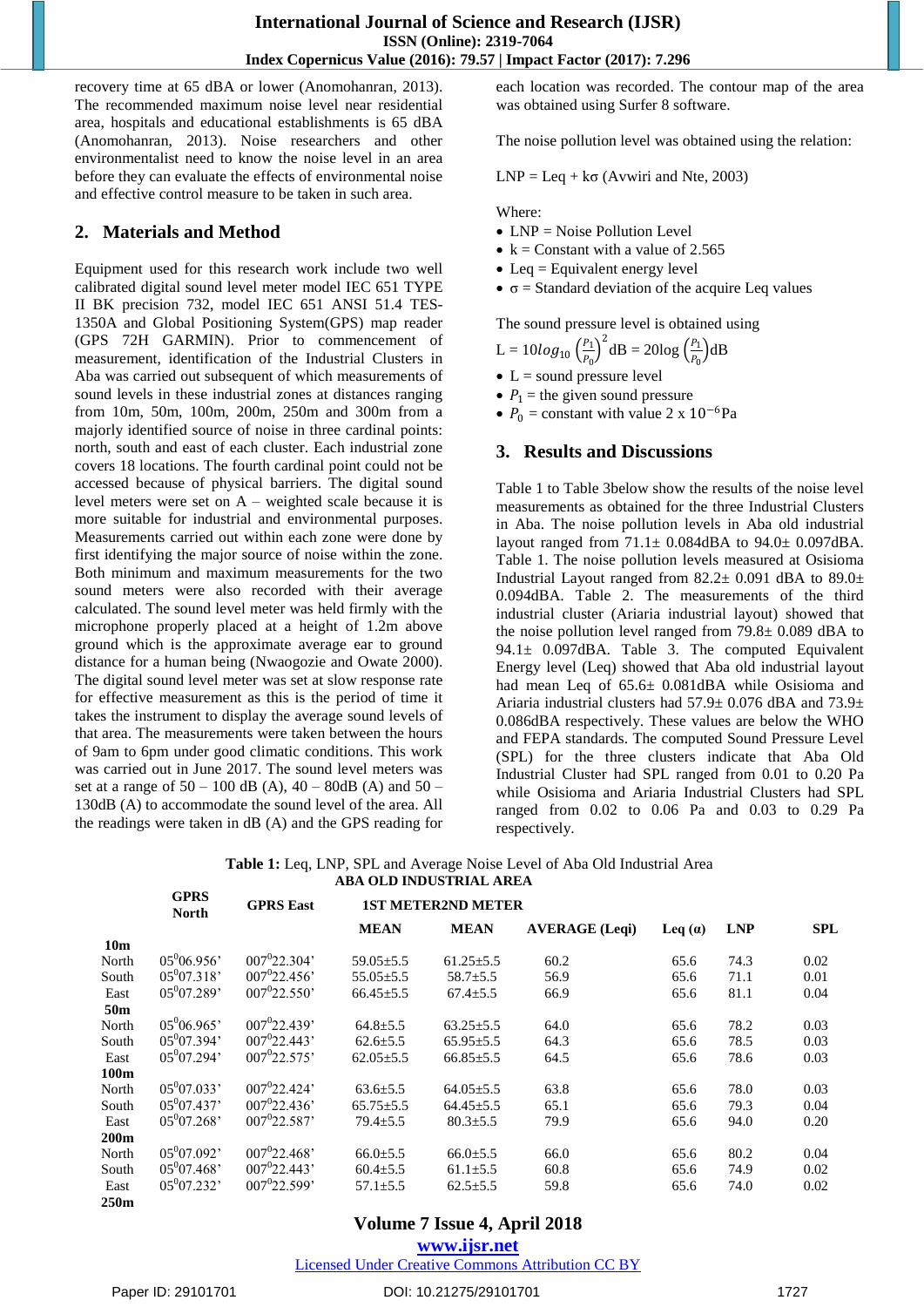#### **International Journal of Science and Research (IJSR) ISSN (Online): 2319-7064 Index Copernicus Value (2016): 79.57 | Impact Factor (2017): 7.296**

| North | $05^{0}07.205'$ | $007^{0}22.395'$    | $69.05 + 5.5$   | $68.5 \pm 5.5$  | 68.8  | 65.6 | 83.0 | 0.05 |
|-------|-----------------|---------------------|-----------------|-----------------|-------|------|------|------|
| South | $05^{0}07.479'$ | $0.07^{0}$ 2.2.494' | $61.0 + 5.5$    | $68.85 \pm 5.5$ | 64.9  | 65.6 | 79.1 | 0.04 |
| East  | $05^{0}07.224'$ | $007^{0}22.642'$    | $64.95 + 5.5$   | $68.35 + 5.5$   | 66.7  | 65.6 | 80.8 | 0.04 |
| 300m  |                 |                     |                 |                 |       |      |      |      |
| North | $05^{0}07.283'$ | $007^{0}22.466'$    | $76.7 + 5.5$    | $76.55 + 5.5$   | 76.6  | 65.6 | 90.8 | 0.14 |
| South | $05^{0}07.489'$ | $007^{0}22.542'$    | $68.3 \pm 5.5$  | $68.05 \pm 5.5$ | 68.2  | 65.6 | 82.4 | 0.05 |
| East  | $05^{0}07.203'$ | $007^{0}22.652'$    | $65.75 \pm 5.5$ | $61.65 \pm 5.5$ | 63.7  | 65.6 | 77.9 | 0.03 |
|       |                 |                     |                 |                 | 1180. |      |      |      |

**Table 2:** Leq, LNP, SPL and Average Noise Level of Osisioma Industrial Area **OSISIOMA INDUSTRIAL**

|                 |                              |                                 | <b>AREA</b><br><b>1ST METER</b> | 2ND METER                        |                          |            |                         |                       |
|-----------------|------------------------------|---------------------------------|---------------------------------|----------------------------------|--------------------------|------------|-------------------------|-----------------------|
|                 | <b>GPRS</b><br><b>North</b>  | <b>GPRS</b><br>East             | Mean                            | Mean                             | <b>AVERAGE</b><br>(Leqi) | Leq<br>(a) | LN<br>${\bf P}$         | SP<br>L               |
| 10 <sub>m</sub> |                              |                                 |                                 |                                  |                          |            |                         |                       |
| North           | $05^0$<br>09.592'            | $007^018.85$<br>4 <sup>2</sup>  | $68.15 \pm 7.4$                 | $69.9 \pm 7.$<br>$\overline{4}$  | 69.0                     | 57.9       | 88.<br>$\boldsymbol{0}$ | 0.0<br>6              |
| South           | $05^0$<br>09.515'            | $007^018.88$<br>8'              | $63.0 \pm 7.4$                  | $63.5 \pm 7.$<br>$\overline{4}$  | 63.3                     | 57.9       | 82.<br>2                | 0.0<br>3              |
| East            | $05^0$<br>09.494'            | $007^018.93$<br>3'              | $56.3 \pm 7.4$                  | $64.05 \pm 7$<br>$.4\phantom{0}$ | 60.2                     | 57.9       | 79.<br>2                | 0.0<br>2              |
| 50 <sub>m</sub> |                              |                                 |                                 |                                  |                          |            |                         |                       |
| North           | $05^0$<br>09.709'            | $007^0$<br>18.80'               | $60.05 \pm 7.4$                 | $67.6 \pm 7.$<br>$\overline{4}$  | 63.8                     | 57.9       | 82.<br>$8\,$            | 0.0<br>3              |
| South           | $05^0$<br>09.427'            | $007^018.92$<br>5'              | $63.25 \pm 7.4$                 | $69.2 \pm 7.$<br>$\overline{4}$  | 66.2                     | 57.9       | 85.<br>2                | 0.0<br>$\overline{4}$ |
| East            | $05^0$<br>09.524'            | $007^{0}18.97$<br>$0^{\circ}$   | $65.95 \pm 7.4$                 | $65.3 \pm 7.$<br>$\overline{4}$  | 65.6                     | 57.9       | 84.<br>6                | 0.0<br>$\overline{4}$ |
| 100m            |                              |                                 |                                 |                                  |                          |            |                         |                       |
| North           | $05^0$<br>09.816             | $007^018.76$<br>$0^{\circ}$     | $63.3 \pm 7.4$                  | $64.25 \pm 7$<br>$\mathcal{A}$   | 63.8                     | 57.9       | 82.<br>8                | 0.0<br>3              |
| South           | $05^0$<br>09.329'            | $007^018.96$<br>$2^{\circ}$     | $67.2 \pm 7.4$                  | $64.75 \pm 7$<br>.4              | 66.0                     | 57.9       | 85.<br>$\overline{0}$   | 0.0<br>$\overline{4}$ |
| East            | $05^0$<br>09.546'            | $007^018.99$<br>1,              | $59.15 \pm 7.4$                 | $63.85 \pm 7$<br>$.4\phantom{0}$ | 61.5                     | 57.9       | 80.<br>5                | 0.0<br>$\overline{c}$ |
| 200m            |                              |                                 |                                 |                                  |                          |            |                         |                       |
| North           | $05^0$<br>10.038'            | $007^018.70$<br>$7^{\circ}$     | $66.45 \pm 7.4$                 | $66.25 \pm 7$<br>$.4\phantom{0}$ | 66.4                     | 57.9       | 85.<br>3                | 0.0<br>$\overline{4}$ |
| South           | $05^0$<br>09.198'            | $007^0$ 19.01<br>$5^{\circ}$    | $65.9 \pm 7.4$                  | $63.50 \pm 7$<br>$.4\phantom{0}$ | 64.7                     | 57.9       | 83.<br>$\tau$           | 0.0<br>3              |
| East            | $05^0$<br>09.562'            | $007^019.01$<br>8,              | $64.9 \pm 7.4$                  | $65.40 \pm 7$<br>$.4\phantom{0}$ | 65.2                     | 57.9       | 84.<br>1                | 0.0<br>4              |
| 250m            |                              |                                 |                                 |                                  |                          |            |                         |                       |
| North           | $05^0$<br>10.137'            | $007^018.77$<br>$4^{\circ}$     | $62.45 \pm 7.4$                 | $71.05 \pm 7$<br>$.4\phantom{0}$ | 66.8                     | 57.9       | 85.<br>7                | 0.0<br>$\overline{4}$ |
| South           | $05^0$<br>09.161'            | $007^0$ 19.03<br>4 <sup>2</sup> | $65.25 \pm 7.4$                 | $64.35 \pm 7$<br>$.4\,$          | 64.8                     | 57.9       | 83.<br>8                | 0.0<br>3              |
| East<br>300m    |                              |                                 |                                 |                                  |                          |            |                         |                       |
| North           | $05^0$<br>10.204'            | $007^018.83$<br>$0^{\circ}$     | $64.35 \pm 7.4$                 | $70.55 \pm 7$<br>$.4\,$          | 67.5                     | 57.9       | 86.<br>4                | 0.0<br>5              |
| South           | $05^{0}09.13$<br>$0^{\circ}$ | $007^0$ 19.04<br>3'             | $70.70 \pm 7.4$                 | $66.30 \pm 7$<br>.4              | 68.5                     | 57.9       | 87.<br>5                | 0.0<br>5              |
| East            |                              |                                 |                                 |                                  | 1043.1                   |            |                         |                       |

**Volume 7 Issue 4, April 2018**

**<www.ijsr.net>**

[Licensed Under Creative Commons Attribution CC BY](http://creativecommons.org/licenses/by/4.0/)

Paper ID: 29101701 **DOI: 10.21275/29101701 DOI: 10.21275/29101701** 1728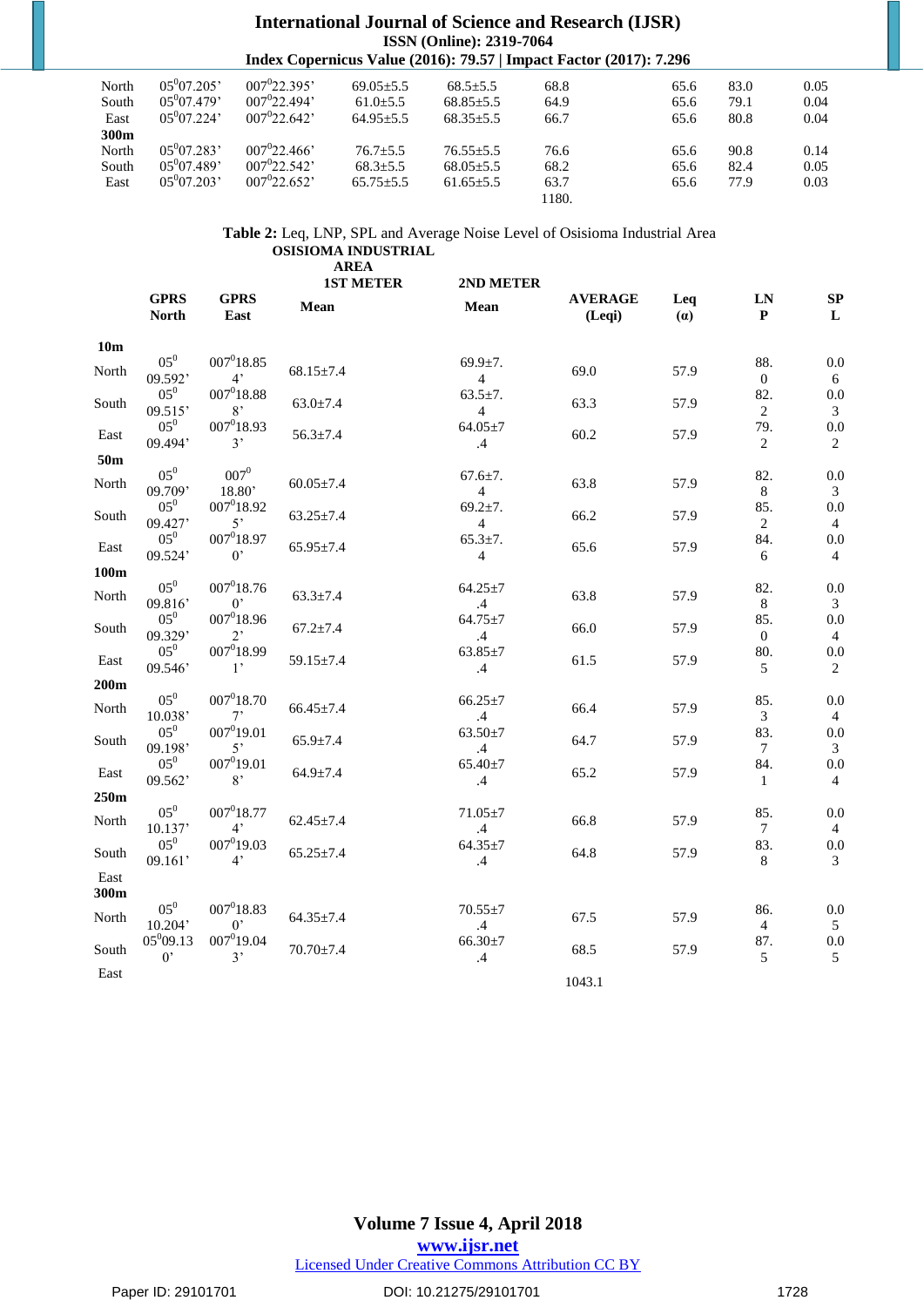#### **International Journal of Science and Research (IJSR) ISSN (Online): 2319-7064 Index Copernicus Value (2016): 79.57 | Impact Factor (2017): 7.296**

**Table 3:** Leq, LNP, SPL and Average Noise Level of Ariaria Leather Cluster **ARIARA LEATHER CLUSTER**

|                 |                             |                          | <b>1ST METER</b> | 2ND METER       |                       |           |            |            |
|-----------------|-----------------------------|--------------------------|------------------|-----------------|-----------------------|-----------|------------|------------|
|                 | <b>GPRS</b><br><b>North</b> | <b>GPRS</b> East         | Mean             | Mean            | <b>AVERAGE</b> (Leqi) | Leq $(a)$ | <b>LNP</b> | <b>SPL</b> |
| 10 <sub>m</sub> |                             |                          |                  |                 |                       |           |            |            |
| North           | $05^0$<br>07.073'           | 007020.183'              | $77.85 \pm 4.3$  | 79.9±4.3        | 78.9                  | 73.9      | 89.90      | 0.18       |
| South           | $05^0$<br>07.065'           | 007°20.191'              | $73.0 + 4.3$     | 74.15±4.3       | 73.6                  | 73.9      | 84.60      | 0.10       |
| East            | $05^0$<br>07.03'            | 007°20.137'              | $75.5 \pm 4.3$   | $74.3 \pm 4.3$  | 74.9                  | 73.9      | 85.92      | 0.11       |
| 50m             |                             |                          |                  |                 |                       |           |            |            |
| North           | $05^0$<br>07.105'           | $007^{0}20.161'$         | $66.9{\pm}4.3$   | $70.65 \pm 4.3$ | 68.8                  | 73.9      | 79.80      | 0.05       |
| South           | $05^0$<br>07.047'           | $007^020.208$            | 74.45±4.3        | $75.65 \pm 4.3$ | 75.1                  | 73.9      | 86.07      | 0.11       |
| East            | $05^0$<br>07.015'           | 007 <sup>0</sup> 20.150' | $83.05 \pm 4.3$  | $83.25 \pm 4.3$ | 83.2                  | 73.9      | 94.17      | 0.29       |
| 100m            |                             |                          |                  |                 |                       |           |            |            |
| North           | $05^0$<br>07.135'           | 007 <sup>0</sup> 20.143' | $71.8 + 4.3$     | $77.55 \pm 4.3$ | 74.7                  | 73.9      | 85.70      | 0.11       |
| South           | $05^0$<br>07.018'           | 007 <sup>0</sup> 20.237' | $75.5 \pm 4.3$   | $77.7 \pm 4.3$  | 76.6                  | 73.9      | 87.62      | 0.14       |
| East            | $05^0$<br>06.979'           | 007 <sup>0</sup> 20.191' | $72.45 \pm 4.3$  | $70.85 \pm 4.3$ | 71.7                  | 73.9      | 82.67      | 0.08       |
| 200m            |                             |                          |                  |                 |                       |           |            |            |
| North           | $05^0$<br>07.164'           | 007°20.119'              | $77.35 \pm 4.3$  | $81.6 \pm 4.3$  | 79.5                  | 73.9      | 90.50      | 0.19       |
| South           | $05^0$<br>06.982'           | 007020.269'              | $72.25 \pm 4.3$  | $76.45 \pm 4.3$ | 74.4                  | 73.9      | 85.37      | 0.10       |
| East            | $05^0$<br>06.944'           | 007 <sup>0</sup> 20.228' | $71.85 \pm 4.3$  | $74.1 \pm 4.3$  | 73.0                  | 73.9      | 84.00      | 0.09       |
| 250m            |                             |                          |                  |                 |                       |           |            |            |
| North           | $05^0$<br>07.117'           | 007020.110'              | $74.25 \pm 4.3$  | $75.9 \pm 4.3$  | 75.1                  | 73.9      | 86.10      | 0.11       |
| South           | $05^0$<br>06.971'           | 007020.279'              | $72.05 \pm 4.3$  | $70.2{\pm}4.3$  | 71.1                  | 73.9      | 82.15      | 0.07       |
| East            | $05^0$<br>06.920'           | 007°20.238'              | $60.54 \pm 4.3$  | $67.1 \pm 4.3$  | 63.9                  | 73.9      | 74.90      | 0.03       |
| 300m            |                             |                          |                  |                 |                       |           |            |            |
| North           | $05^0$<br>07.191'           | 007°20.102'              | $72.05 \pm 4.3$  | $73.1 \pm 4.3$  | 72.6                  | 73.9      | 83.60      | 0.09       |
| South           | $05^0$<br>06.946'           | 007°20.295'              | $73.2 \pm 4.3$   | $74.4 \pm 4.3$  | 73.8                  | 73.9      | 84.82      | 0.10       |
| East            | $05^0$<br>06.892'           | 007020.255'              | 69.7 $\pm$ 4.3   | $69.75 \pm 4.3$ | 69.7                  | 73.9      | 80.75      | 0.06       |
|                 |                             |                          |                  |                 | 1330.2                |           |            |            |

Figure 1 shows the contour map of Noise Pollution Level of Aba Old Industrial Area, Figure 2 shows the contour map of Noise Pollution Level of Osiosioma Industrial Area and Figure 3 shows the contour map of Noise Pollution Level ofAriara Leather Cluster respectively. The contour maps as presented here were obtained using Sufer 8 software from the observed data.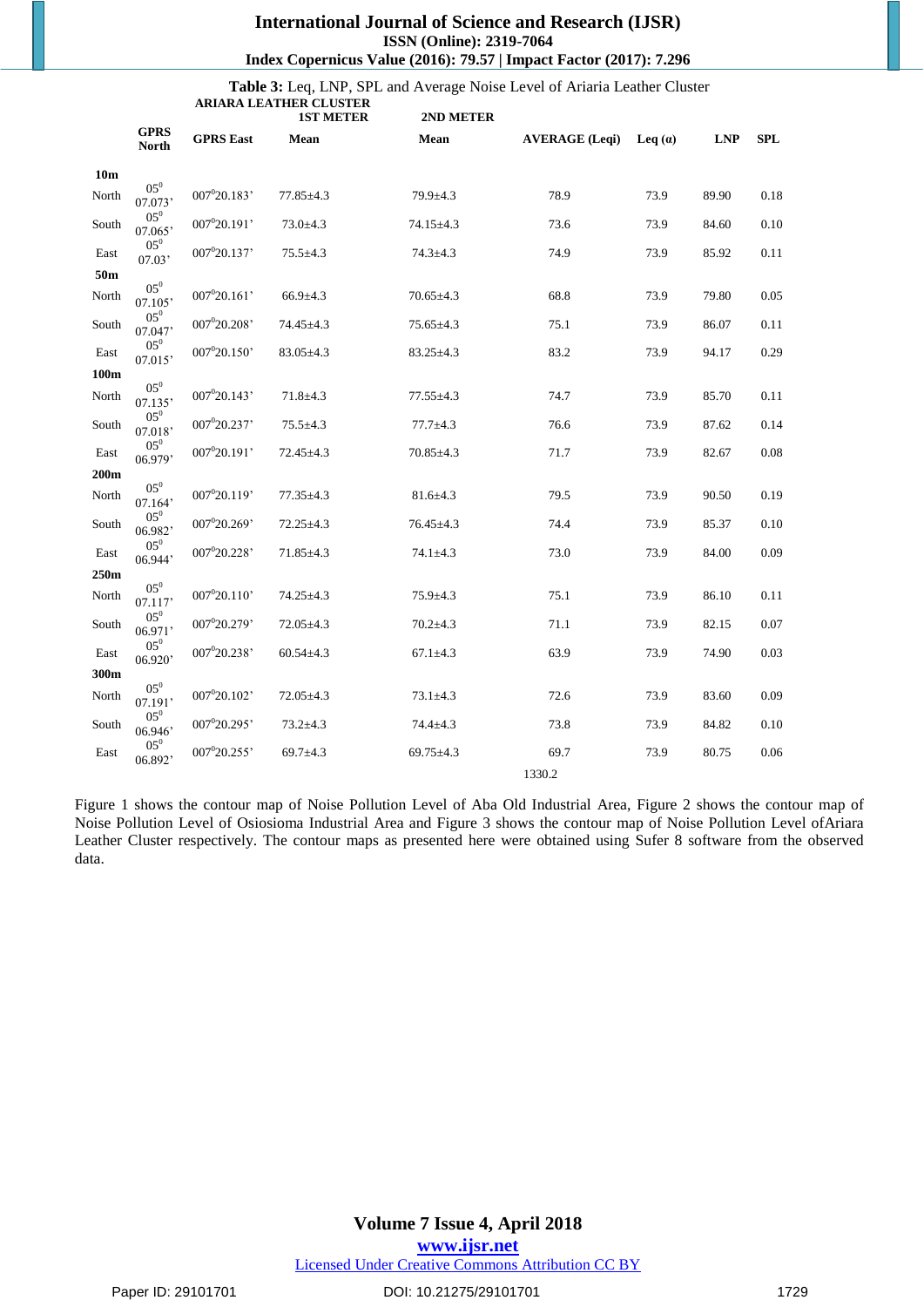**International Journal of Science and Research (IJSR) ISSN (Online): 2319-7064 Index Copernicus Value (2016): 79.57 | Impact Factor (2017): 7.296**



LATITUDE<sup>(0</sup>)

**Figure 1:** Contour Map of Noise Pollution Level of Aba Old Industrial Area



**Figure 2:** Contour Map of Noise Pollution Level of Osisioma Industrial Area



LATITUDE (°)

**Figure 3:** Contour Map of Noise Pollution Level Measurement of Ariara Leather Cluster

# **Volume 7 Issue 4, April 2018**

**<www.ijsr.net>**

[Licensed Under Creative Commons Attribution CC BY](http://creativecommons.org/licenses/by/4.0/)

Paper ID: 29101701 **DOI: 10.21275/29101701** 1730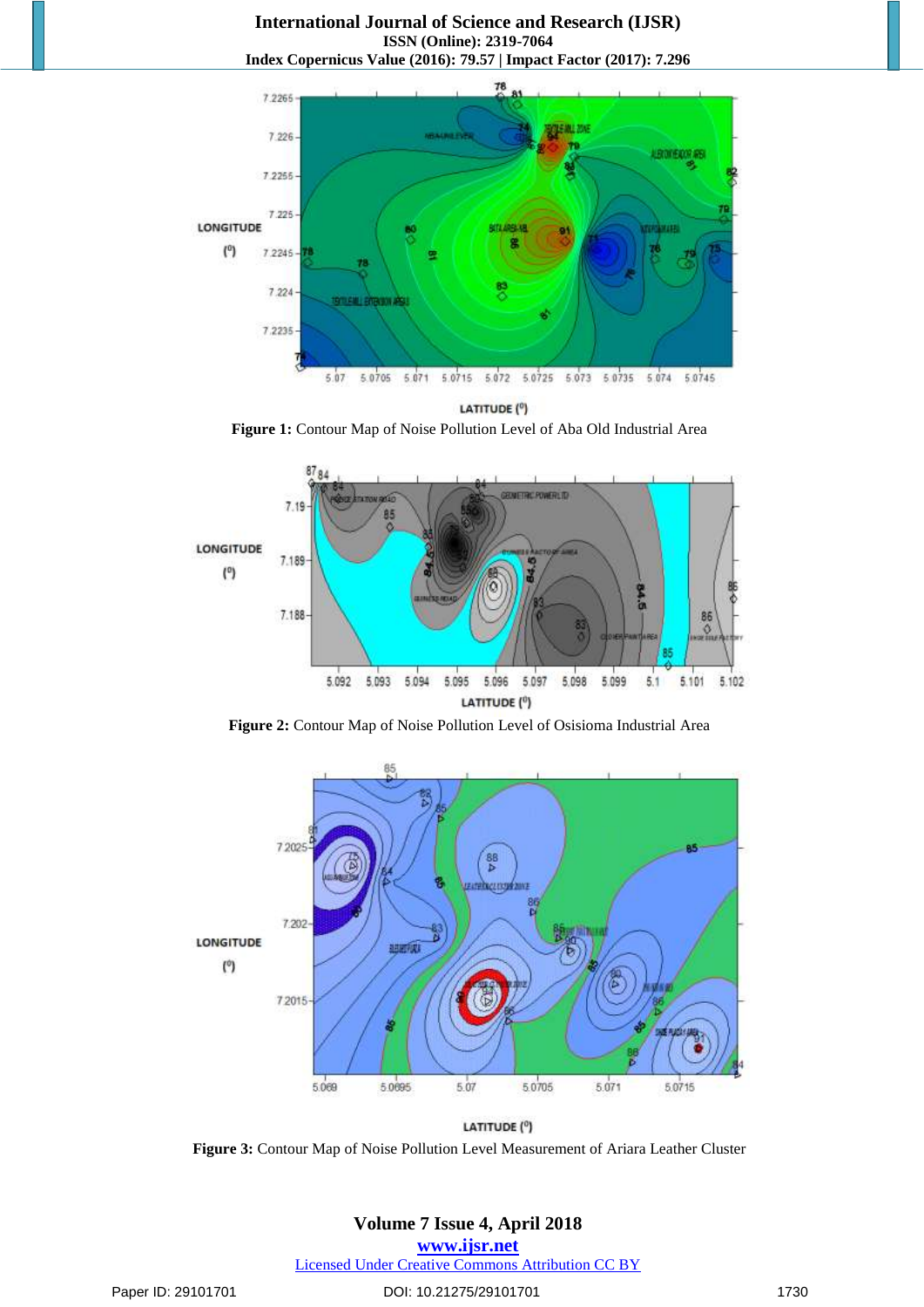The respective maximum values of the noise pollution levels for the three industrial clusters (Aba old Industrial Layout, Osisioma Industrial Layout, and Ariaria Leather Cluster) were obtained at  $94.0 \pm 0.097$ ,  $89.0 \pm 0.094$  and 94.1± 0.097dBA. Aba old industrial layout and Ariaria leather cluster are above the Federal Environmental Protection Agency (FEPA) standard for industrial environment of 90 dBA while Osisioma industrial layout is slightly below the standard at 89.0 dBA. All the three industrial clusters are above the World Health Organization (WHO) standard of 75.0 dBA for industrial environment. The three industrial clusters exceeded the National Institute for Occupational Safety and Health (NIOSH) standard of 85.0dBA for industrial environment. Most of noise in these industrial clusters is generated by traffic noise and commercial activities in the area. This agrees with the findings of (Nelson, 1998) and (Oyedepo and Saadu, 2010) which states that the predominant source of noise in the environment is traffic noise. The highest level of noise pollution from the studied three clusters comes from Ariaria leather cluster with maximum LNP of 94.1 dBA due to the commercial activities carried out in this zone. This cluster is located at the center of Ariaria International Market and almost all the sources of noise are noticed from this zone. Noise from heavy traffic, generator noise, noise from different machines, noise from loudspeaker, noise from traders and buyers are all commonly seen this cluster. Continuous exposure from this level of noise can lead to permanent noise induced hearing loss and other consequences.

The maximum noise pollution level of 94.1 dBA in Ariaria leather cluster, 88.0dBA in Osisioma industrial cluster and 94.0 dBA in Old Aba industrial cluster are far higher than the values measured in Ogba/Egbema/Ndoni Local Government Area oil and gas field (Alao and Avwiri, 2010). It is in the range with the values measured in Port Harcourt metropolis (Abumere et al., 1999). It is also in the range of noise pollution measured in Abuja (Anomohanran, 2013) which also shows that the predominant source of noise is from traffic and commercial centers.

# **4. Conclusion and Recommendation**

The evaluation of noise pollution level in Aba industrial cluster has been carried out in the three Industrial clusters of: Aba old industrial layout, Osisioma industrial layout and Ariaria leather cluster. The results showed that all the industrial clusters had noise levels that exceeded the WHO standard 50% of the time which made it dangerous to the health of individuals residing around these areas. The noise quality description of these clusters showed that the noise levels of these industrial clusters are not healthy for human health. Ariaria and Aba old industrial clusters had hazardous noise levels while Osisioma industrial cluster had unsatisfactory noise level. Continuous exposure to these noise qualities may lead to hearing impairment which may gradually lead to Noise Induced Hearing Loss (NIHL) which may be temporary or permanent. It is hereby recommended that there should be massive public campaign against noise in our cities. Those working in a noisy environment with noisy machine should wear

protective devices and spend less time in such environment to allow proper recovery time for the ear. Finally, Government should review existing legislations on noise pollution and see how to improve on them so as meet up with current challenges in our environment as regards noise pollution.

# **Appendices**

| Table 4: Noise Quality Description (Day |  |
|-----------------------------------------|--|
| time)(Anomohanran, 2013)                |  |

|                          | $\mu$ <sub>1111</sub> $\mu$ $\lambda$ 1101110114111411, 2013) |
|--------------------------|---------------------------------------------------------------|
| $\text{Leq}(\text{dBA})$ | Noise quality description                                     |
| $0 - 30$                 | <b>Excellent quality</b>                                      |
| $31 - 40$                | Very good quality                                             |
| $41 - 60$                | Good quality                                                  |
| $61 - 75$                | <b>Satisfactory quality</b>                                   |
| $76 - 90$                | <b>Unsatisfactory quality</b>                                 |
| $91 - 110$               | <b>Hazardous</b> quality                                      |
| <b>Above 111</b>         | Not allowed                                                   |
|                          |                                                               |

**Table 5:** FEPA's Exposure Guidelines of Noise for Nigeria (FEPA, 1999)

| Duration per day(hours) | Permissible exposure<br>limits(dB(A)) |
|-------------------------|---------------------------------------|
| 8                       | 90                                    |
|                         | 92                                    |
|                         | 95                                    |
|                         | 97                                    |
|                         | 100                                   |
| $1.5\,$                 | 102                                   |
|                         | 105                                   |
| 0.5                     | 110                                   |
| $0.25$ or less          | 115                                   |

| <b>Table 6:</b> Permissible Noise Levels of Different |
|-------------------------------------------------------|
| Environments (WHO, 1998)                              |

| <b>Types of environment</b>      | Allowable sound $(dB(A))$ |
|----------------------------------|---------------------------|
| Working environment (eight       |                           |
| hours per day)                   | 75                        |
| <b>Bedroom inside at night</b>   | 35                        |
| Indoor background level to       |                           |
| ensure good speech               | 45                        |
| intelligibility                  | 55                        |
| <b>Outdoor level at daytime</b>  | 45                        |
| Outdoor level at night           | 35                        |
| <b>Conference room</b>           | 40                        |
| <b>Offices</b>                   | 50                        |
| Laboratory measurement room      | 75                        |
| <b>Production area (factory)</b> |                           |

# **References**

- [1] Abumere, O. E, Ebeniro J. O, and Ogbodo S. N. , (1999) Investigation of environmental noise within Port Harcourt City Metropolis, *Nigerian Journal of Physics*, 11:129-132.
- [2] Alam, J. B. , Alam M. J. B. , Rahman M. M. , Dikshit A. K. , and. Khan S. K, (2006). Study on traffic noise level of Sylhet by multiple regression analysis associated with health hazards, *Iran Journal of Environment, Health Science and Engineering*, **3**(2): 71-78.
- [3] Alao, A. A. and Avwiri, G. O. (2010) Noise Levels Associated with Selected Oil and Gas Installations in Ogba/ Egbama/ Ndoni Local Government. *Journal of*

# **Volume 7 Issue 4, April 2018**

**<www.ijsr.net>**

[Licensed Under Creative Commons Attribution CC BY](http://creativecommons.org/licenses/by/4.0/)